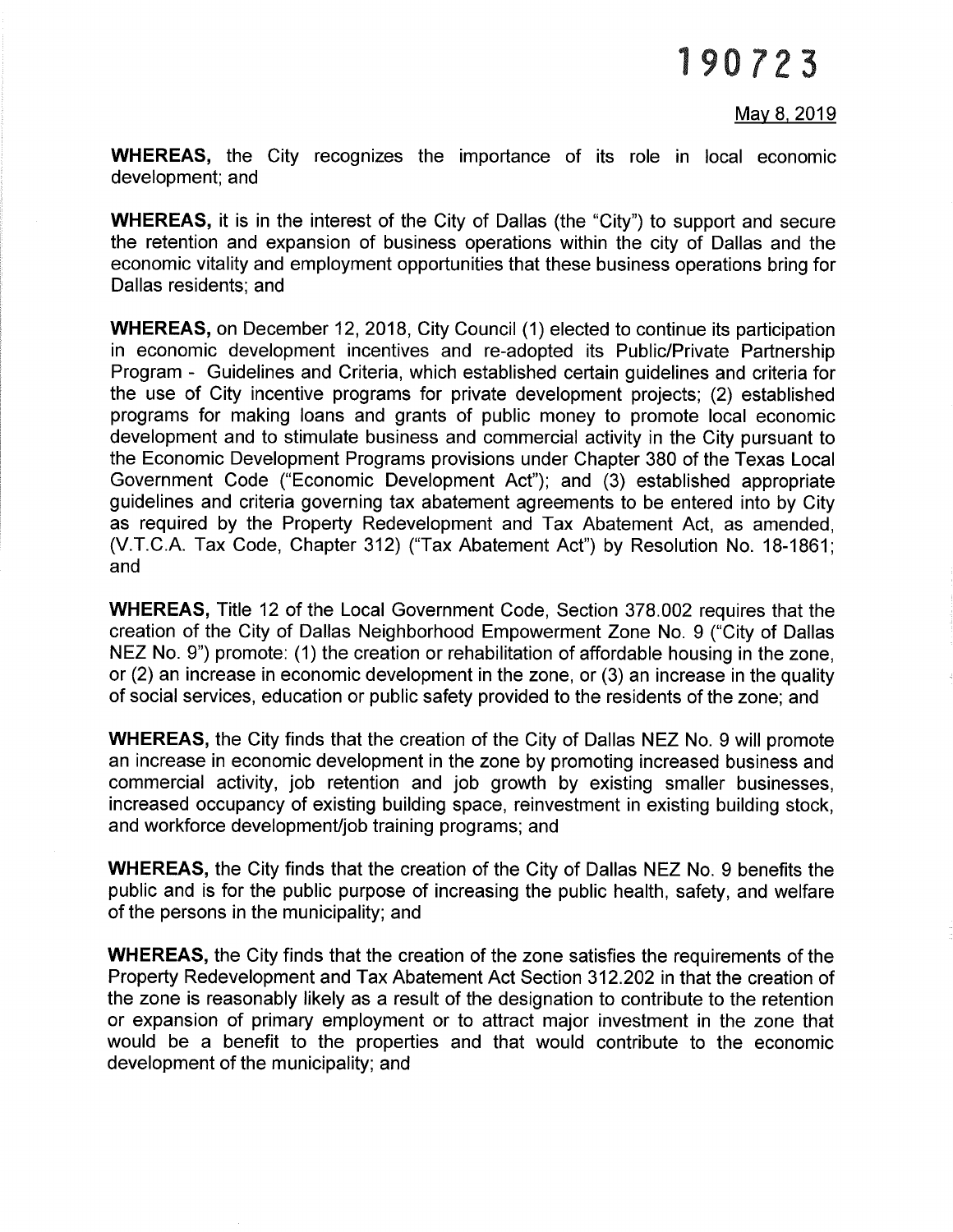# 1e0 7?3

#### Mav 8. 2019

WHEREAS, the City desires to pursue the creation of the proper economic and social environment buy way of tailoring project eligibility criteria in order to induce the investment of private resources in new or existing business enterprises located in the City of Dallas NEZ No. 9; and

WHEREAS, on April22, 2019, the Quality of Life, Arts & Culture Committee reviewed the proposed City of Dallas NEZ No. 9 and on May 6,2019, the Economic Development and Housing Committee reviewed the proposed City of Dallas NEZ No. 9, and recommended City Council authorization of a resolution (1) designating approximately 390 acres of property generally bounded by State Highway 183 to the west and lnterstate Highway 35E to the east in Dallas, Texas as City of Dallas Neighborhood Empowerment Zone No. 9 ("City of Dallas NEZ No. 9") and (2) creating a pilot economic development program for City of Dallas NEZ No. 9.

#### Now, Therefore,

#### BE IT RESOLVED BY THE CITY COUNCIL OF THE CITY OF DALLAS:

SECTION 1. That the facts and recitations contained in the preamble of this resolution are hereby found and declared to be true and correct.

SECTION 2. That the City Council authorizes a resolution (1) designating approximately 390 acres of property generally bounded by State Highway 183 to the west and lnterstate Highway 35E to the east in Dallas, Texas as City of Dallas Neighborhood Empowerment Zone No. 9 ("City of Dallas NEZ No. 9"), pursuant to Chapter 378 of the Texas Local Government Code, to promote an increase in economic development in the zone, establish boundaries for the zone, and provide for an effective date; and (2) creating a pilot economic development program for City of Dallas NEZ No. 9.

SECTION 3. That the City of Dallas NEZ No. 9 is hereby created as depicted on the boundary map attached as Exhibit A and as described in the boundary description attached as Exhibit B.

SECTION 4. That the City Council hereby authorizes a pilot economic development program specifically for City of Dallas NEZ No. 9 with the following minimum project eligibility criteria: projects must create/retain at least 10 jobs or provide at least \$250,000.00 in private investment to be eligible for economic development assistance.

SECTION 5. That for projects meeting the minimum eligibility criteria, the following incentive tools are available and shall be actively marketed to property owners and businesses within City of Dallas NEZ No. 9: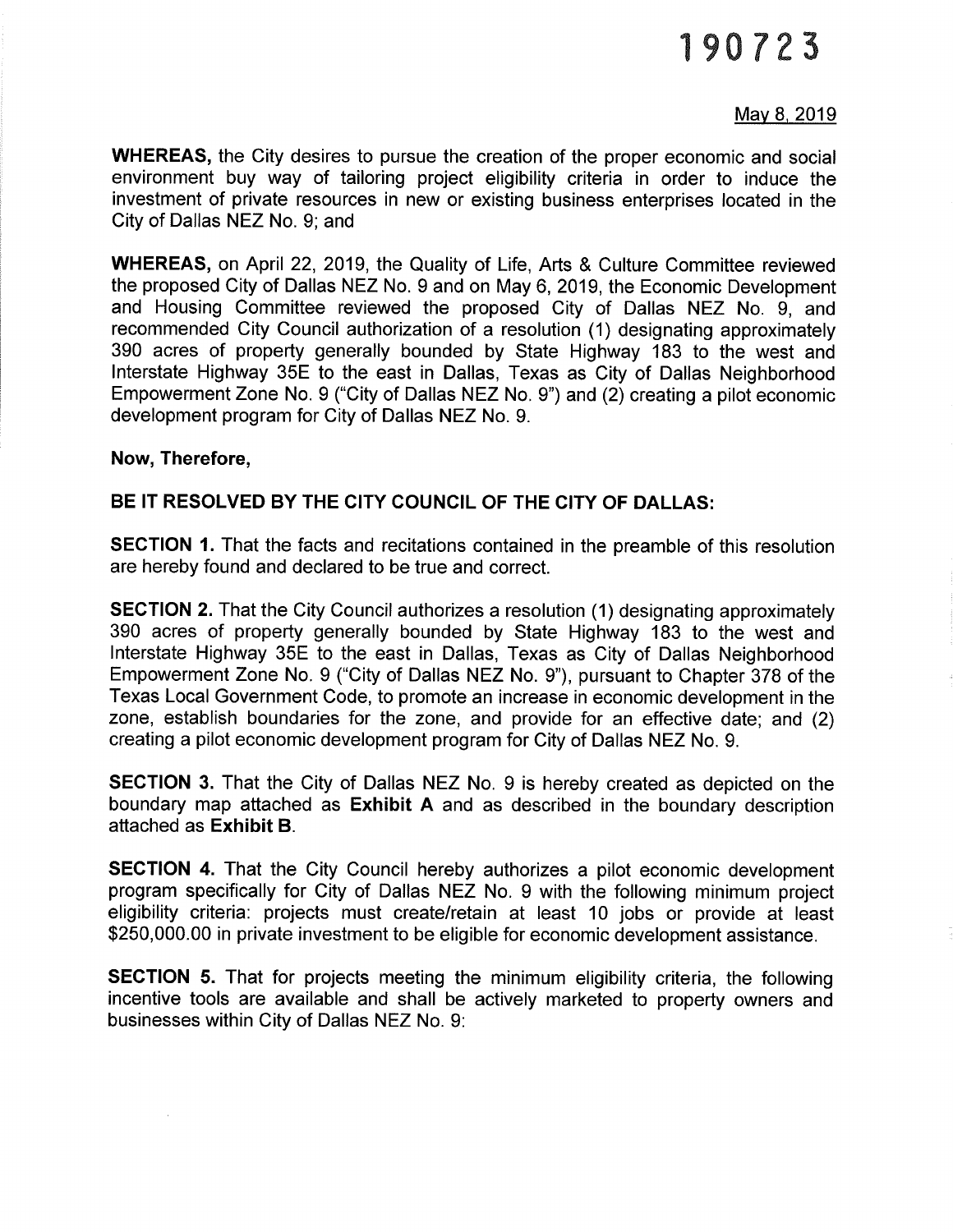#### SECTION 5. (continued)

- 
- 
- (a) real property tax abatement up to 90% for ten-years; (b) business personal property tax abatement up to 50% for five-years; (c) grants and loans (pursuant to Chapter 380 of the Texas Local Government Code);<br>(d) incentives for workforce development/job training (e.g. businesses within NEZ
- No. 9 that hire and retain graduates from workforce training programs in the
- (e) other economic development tools (e.g. public improvement district, New Market Tax Credits, Property Assessed Clean Energy (PACE) financing; State of Texas incentives).

SECTION 6. That this resolution shall take effect immediately from and after its passage in accordance with the provisions of the Charter of the City of Dallas, and it is accordingly so resolved.

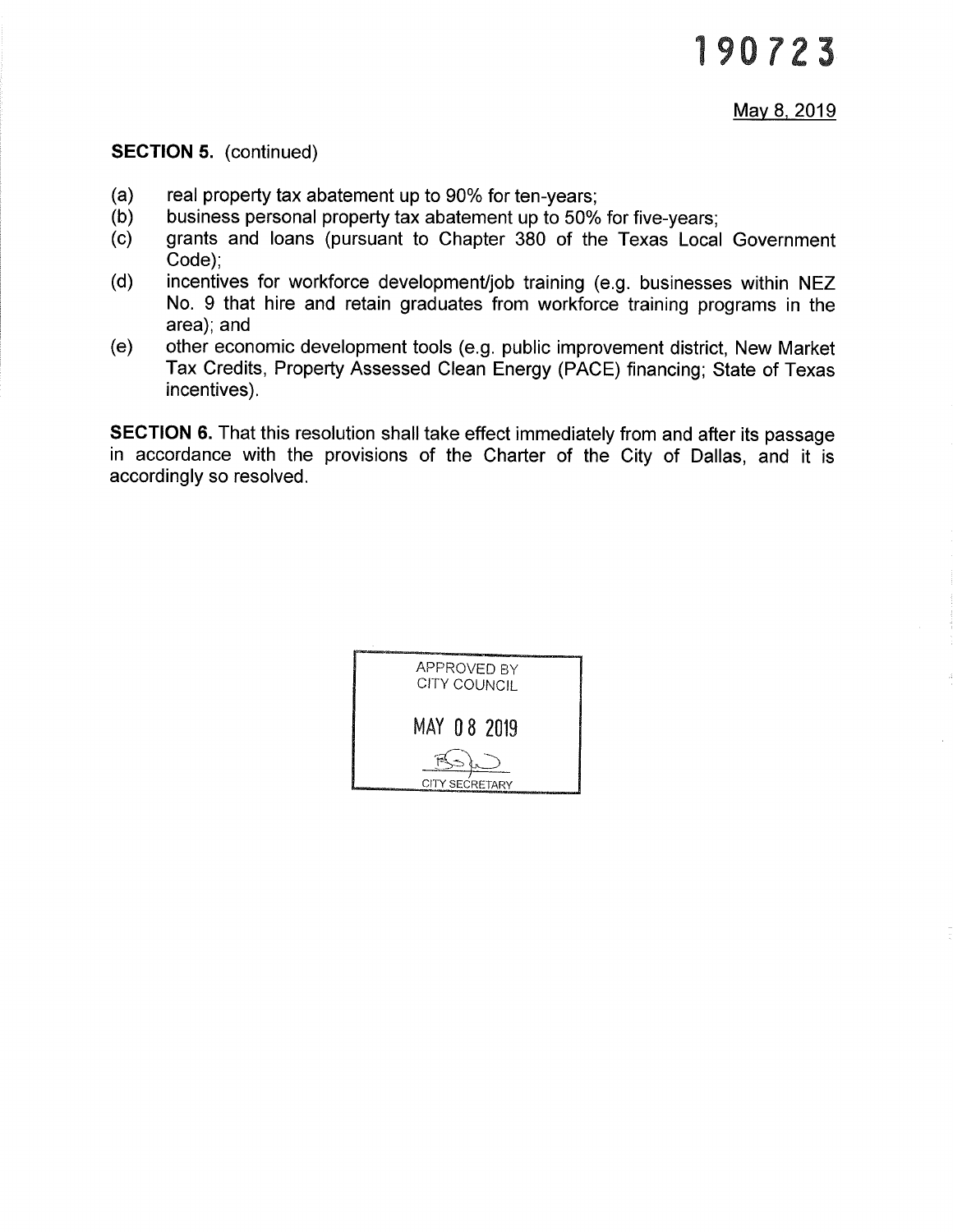